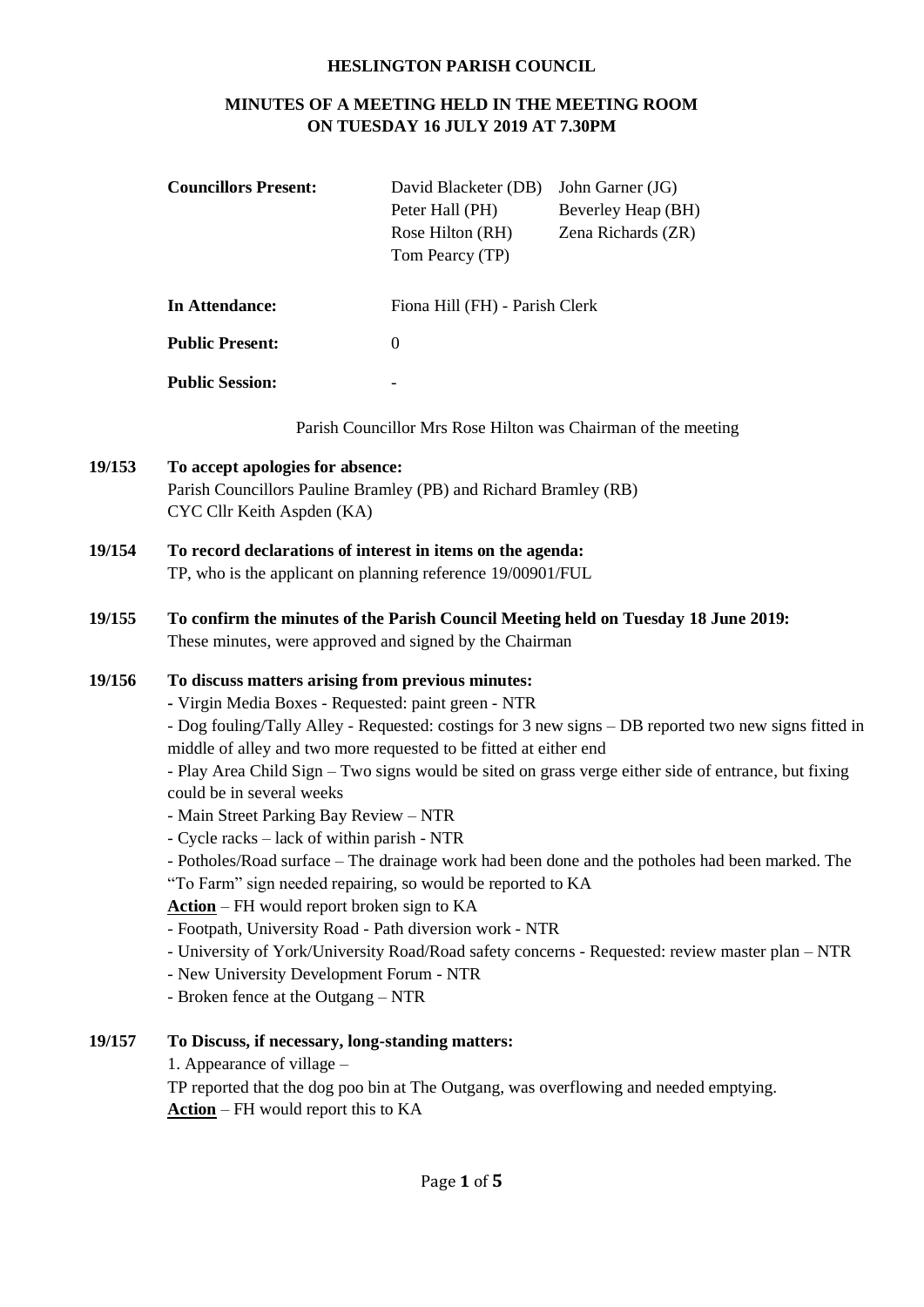1.1 Street Furniture

It was agreed that there would be four benches, in two pair on Main Street South. The Coronation Bench could be moved to the Sportsfield and the Parish Council would fund the new bases  $(x3)$ , benches and fixing. FH presented a useful draft pro forma for applications. Discussion around need to develop a rough draft of policy, costings etc in the first instance.

**Action -** FH to continue drafting guidelines for purchasing plaques for fitting to benches.

**Action -** FH to obtain quotes for bases for two new benches.

2. Highway Matters –

Lakeside Way was currently closed due to subsidence and would probably be relocated

3. City of York Council

3.1 Article 4 (2) Direction – DB reported that CYC Officers had recently spoken with the CYC Assistant Director for Planning, who agreed there was no need for this application to be submitted to the Executive Committee.

3.2 Local Plan – RH had circulated a draft of suggested consultation responses, which were discussed at length and the submission responses were agreed.

**Action** – RH to submit response to consultation on line on behalf of HPC with FH as the contact point.

The Parish Council would draft a leaflet, which a resident had agreed to distribute to all households, to ensure everyone knew about the consultation.

**Action** – DB/TP to draft leaflet

4. University of York

Latte Levy - NTR

4.1 Antisocial Behaviour – No incidents were reported. The University were planning to fund Streetwise early in the new term

5. Neighbourhood Planning – The Parish Council approved the submission version of the neighbourhood plan, proposed: PH, seconded: JG, unanimous

6. Communication: Website up to date with information provided.

It was agreed that the website should be titled Parish not Village.

**Action** – PB would be asked to amend accordingly

Newsletter – PH reported that the deadline for the next edition would be 05Aug19

## **19/158 To receive any matters raised by members of public:**

A resident had reported the bad state of the pavement, which was overgrown with weeds. **Action** – PB would ask the lengthsman to clear

## **19/159 To report and make relevant recommendations on new planning applications:**

*Letter A: We support the application*

*Letter B: We have no objections*

*Letter C: We do not object but wish to make comments or seek safeguards as set out overleaf Letter D: We object on the planning grounds set out overleaf*

- 1 19/00901/FUL Pippin House Bridge Garth No Objections/Unanimous
- 2 19/01264/TCA Rowan House School Lane No Objections/Unanimous
- 3 19/01276/TCA Norwegian Study Centre New Building Main Street No Objections/Unanimous
- 4 19/01277/TCA Courtyard Area Edens Court No Objections/Unanimous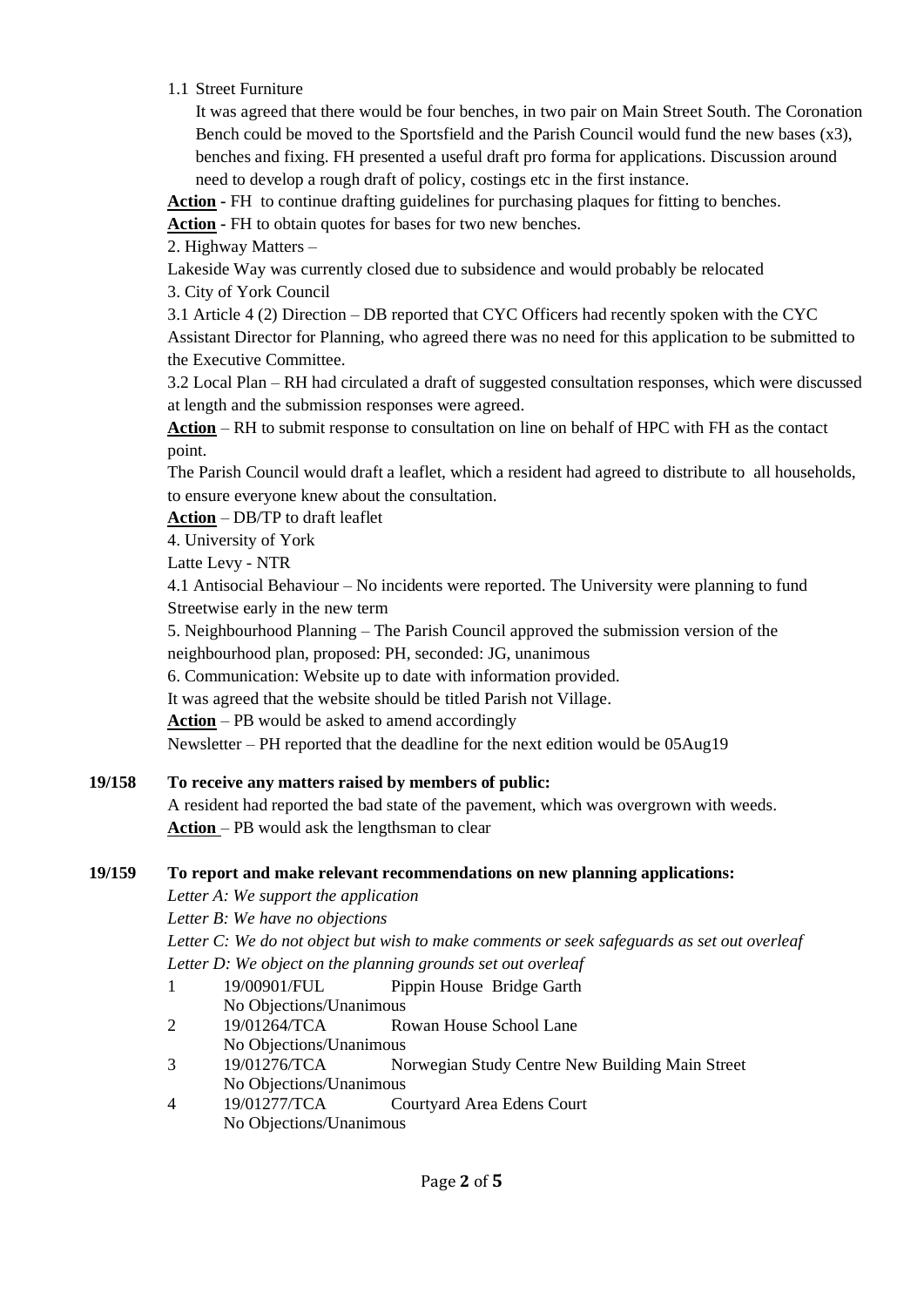- 5 19/01278/TCA Heslington Hall, University of York No Objections/Unanimous
- 6 19/01302/TCA Lord Deramores School No Objections/Unanimous

**Action** – FH would submit the responses via the CYC Planning portal

## **19/160 To report planning decisions by City of York Council:**

| 19/00299/FUL | Maple Cottage, Main Street | Approved |
|--------------|----------------------------|----------|
| 18/01589/FUL | The Willows, Long Lane     | Refused  |

## **19/161 To receive reports from representatives of following outside bodies:**

- 1. Ward Councillors NTR
- 2. North Yorkshire Police NTR
- 3. Heslington East Community Forums NTR
- 4. Good Neighbours Forum PB had attended the meeting on 02Jul19 and RH read out her report.
- 5. Ouse and Derwent Drainage Board NTR
- 6. Sports Field TP reported that grant applications had been submitted for the cost of surfacing.
- 7. York Environment Forum There was a meeting last week, but RH was unable to attend.
- 8. Alms Houses NTR

9. The Meeting Room – JG reported the AGM took place on 03Jul19. The toilets would be refurbished from 29Jul19. Nick Allen had revalued the Meeting Room at £225,000 and the asset register had been updated accordingly.

10. Fulford & Heslington Ward – NTR

## **19/162 To receive any new correspondence received by the council:**

A resident had written suggesting Street Art rather than benches, but the Parish Council had chosen benches as a means of securing memorial plaques, which had been requested.

**Action** – FH would thank them for the suggestion and advise the reasoning for decision

**19/163 To receive matters raised by members:** None

# **19/164 To discuss matters raised by Parish Clerk/Responsible Financial Officer:**

1. Bookkeeping records for year ending 31 Mar 19 to date

FH circulated copies of a bank reconciliation dated 10 June 2019, along with an income & expenditure report. At the next meeting Parish Councillors would discuss possible uses for some of the funds held by the Parish Council.

Action FH to specify on agenda

2. Financial management - Internal Controls, Property/Asset Checks, Internal/External Audits, GDPR The Parish Clerk had circulated an up to date asset register and the review of Best Practice policies.

3. Matters raised with/by Yorkshire Local Councils Association (YLCA) –

Info/updates emailed to Cllrs.

4. To approve the following invoices for payment

| 4.1 | Lengthsman            | Salary     | £355.91 | 001821 |
|-----|-----------------------|------------|---------|--------|
| 4.2 | Parish Clerk          | Salary     | £287.70 | 001822 |
| 4.3 | Holmefield Properties | Venue Hire | £8.00   | 001823 |
|     |                       |            |         |        |

# **19/165 To confirm the dates of the future meeting(s) on Tuesdays at 7.30 p.m. in the Meeting Room as:** 20Aug19, 07Sep19, 15Oct19, 19Nov19, 17Dec19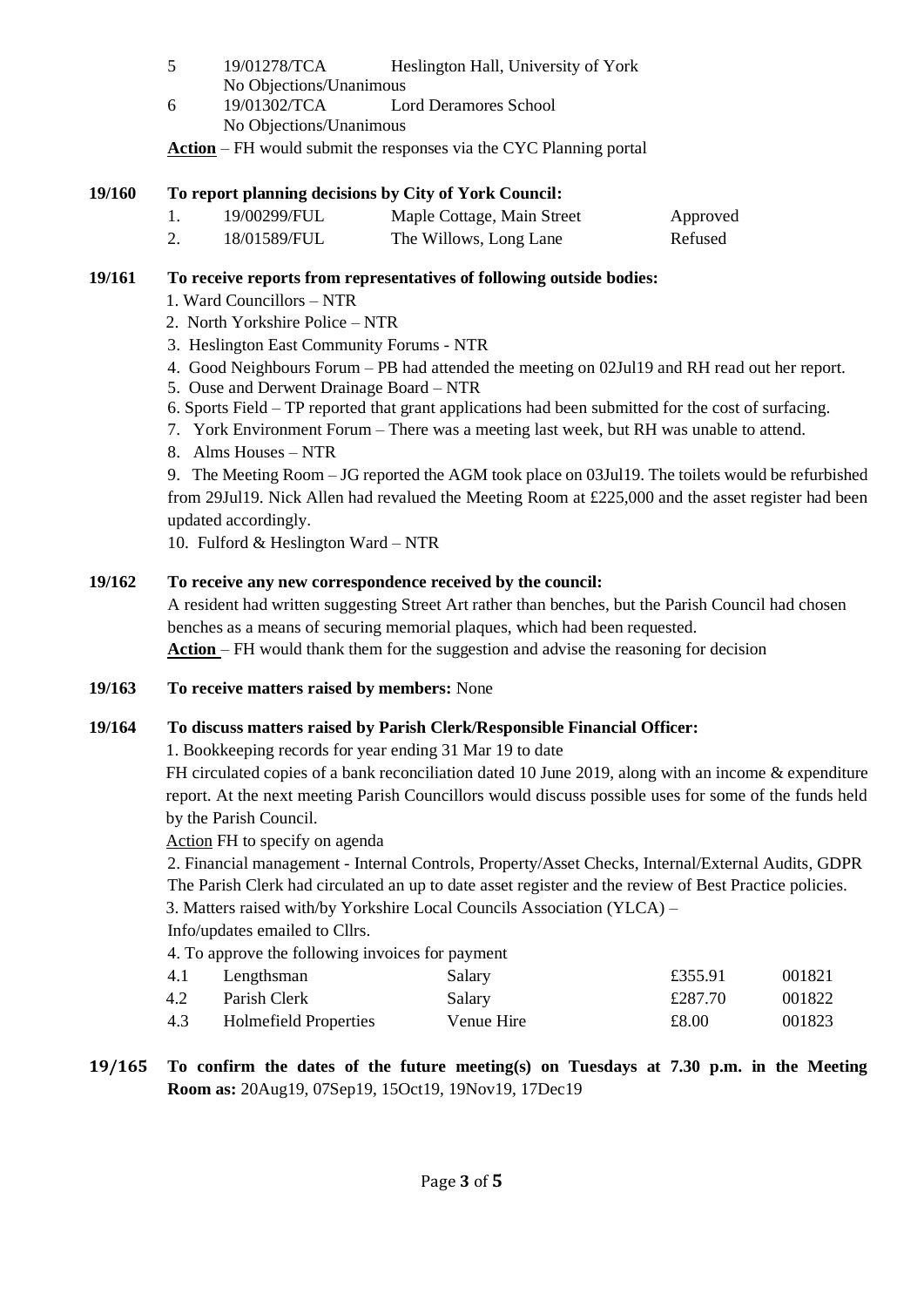Please Note: The Parish Council is keeping a watching brief on items reported, but awaiting intervention and will include on the agenda as and when specific information to report:

### 1. City of York Council/Ward Cllr Keith Aspden

| - Virgin Media Boxes                                            | Requested: paint green<br>KA in contact with Chief Executive Virgin Media<br>Locations of unpainted (white) virgin media cabinets are noted at:<br>1. School Lane adjacent to the junction of Low Lane;<br>2. Heslington Court;<br>3. At the boundary of the Conservation Area on Field Lane adjacent to<br>the junction with Church Lane |
|-----------------------------------------------------------------|-------------------------------------------------------------------------------------------------------------------------------------------------------------------------------------------------------------------------------------------------------------------------------------------------------------------------------------------|
| - Dog fouling/Tally Alley                                       | Requested: 3 new signs from Ward Grant -<br>C/o Cindy Benton, CYC                                                                                                                                                                                                                                                                         |
| - Play Area Child Sign                                          | CYC have agreed to erect a sign. Waiting for clarification on siting                                                                                                                                                                                                                                                                      |
| - Main Street parking bays                                      | Awaiting CYC Consultation .Decision to be taken mid summer                                                                                                                                                                                                                                                                                |
| - Cycle racks                                                   | Parish Council discussing options with CYC                                                                                                                                                                                                                                                                                                |
| - Potholes/Road surface<br>Common Lane/Long Lane/Langwith Stray | Marked in Common Lane: waiting repair                                                                                                                                                                                                                                                                                                     |
| - Footpath, University Road<br>opp Heslington Hall bus stop     | The path to be diverted. Work is planned for August 2019                                                                                                                                                                                                                                                                                  |
| - York University/University Road                               | Road safety concerns - Requested: review master plan                                                                                                                                                                                                                                                                                      |
| -University Development Forum                                   | University agreed - development currently on hold                                                                                                                                                                                                                                                                                         |
| - Broken fence at the Outgang                                   | To be mended                                                                                                                                                                                                                                                                                                                              |

| The Pensions Regulator - Duties Checker                                                                                                                                                     |              |  |  |
|---------------------------------------------------------------------------------------------------------------------------------------------------------------------------------------------|--------------|--|--|
| Heslington Parish Council is an employer who has to provide a pension.                                                                                                                      |              |  |  |
| Their Staging Date is                                                                                                                                                                       | 01 July 2017 |  |  |
| What you need to do and by when:                                                                                                                                                            |              |  |  |
| Confirm who to contact                                                                                                                                                                      | Done         |  |  |
| FH has exchanged emails with The Pensions Regulator to advise them that both the Primary Contact and the Secondary Contact is Fiona Hill.                                                   |              |  |  |
| Choose a pension scheme<br>2.                                                                                                                                                               | Done         |  |  |
| The Parish Council has enrolled with Now Pensions Trustees Ltd, 164 Bishopsgate, London, EC2M 4LX with assistance from Ardent IFA Ltd, 80 Clifton, York YO30 6BA. Tel: 01904 655330. Email: |              |  |  |
| hello@ardentuk.com                                                                                                                                                                          |              |  |  |
| Type of pension scheme:                                                                                                                                                                     | Occupational |  |  |
| Employer pension scheme reference (EPSR)                                                                                                                                                    | 35LZ         |  |  |
| Pension scheme registry number (PSR)                                                                                                                                                        | 12005124     |  |  |
| Work out who to put into a pension<br>3.                                                                                                                                                    | Done         |  |  |
| Write to your staff<br>4.                                                                                                                                                                   | Done         |  |  |
| Declare your compliance<br>5.                                                                                                                                                               | Done         |  |  |

### **Heslington Parish Council**

Step Two - What BP policies does the Parish Council have/need? Adopted, Needed!, Not Needed?

### **BASIC GOVERNANCE**

Member's Register of Interests Log Dispensation Request form Member's Dispensations Log Member's Allowance Policy Councillor attendance register